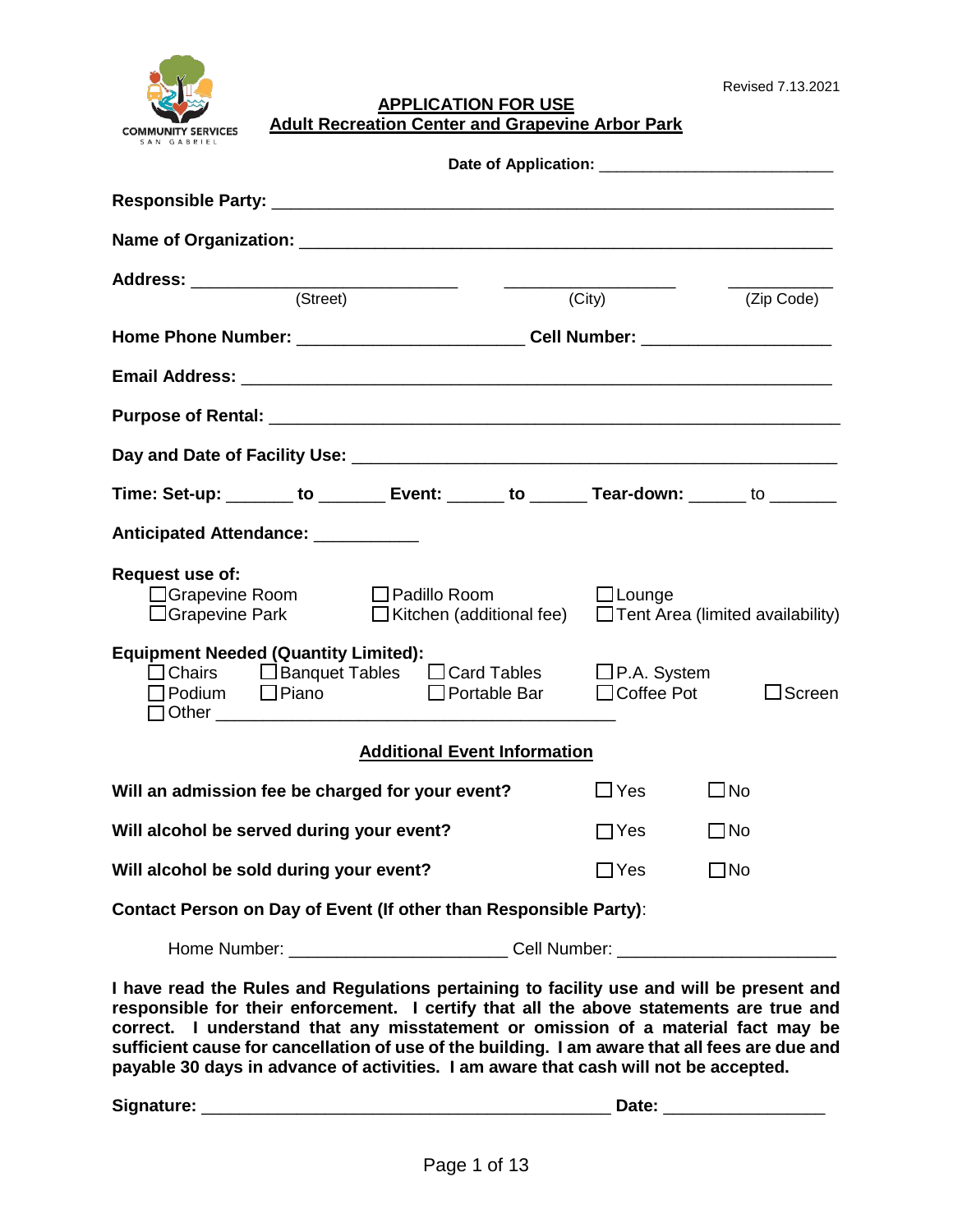| **********************************FOR OFFICE USE ONLY*********************************** |  |  |  |  |
|------------------------------------------------------------------------------------------|--|--|--|--|
| PRE-EVENT CHECKLIST                                                                      |  |  |  |  |
| Application Deposit (\$350 Required)                                                     |  |  |  |  |
| Proof of Insurance<br>(Due 30 Days Prior to Event)                                       |  |  |  |  |
| <b>Proof of Security</b><br>(Due 30 Days Prior to Event)                                 |  |  |  |  |
| <b>Proof of Bartender</b><br>(Due 30 Days Prior to Event)                                |  |  |  |  |
| <b>Application Approved:</b><br><b>Application Denied:</b>                               |  |  |  |  |

\_\_\_\_\_\_\_\_\_\_\_\_\_\_\_\_\_\_\_\_\_\_\_\_\_\_\_\_\_\_ \_\_\_\_\_\_\_\_\_\_\_\_\_\_\_\_\_\_\_\_ Community Services Director Date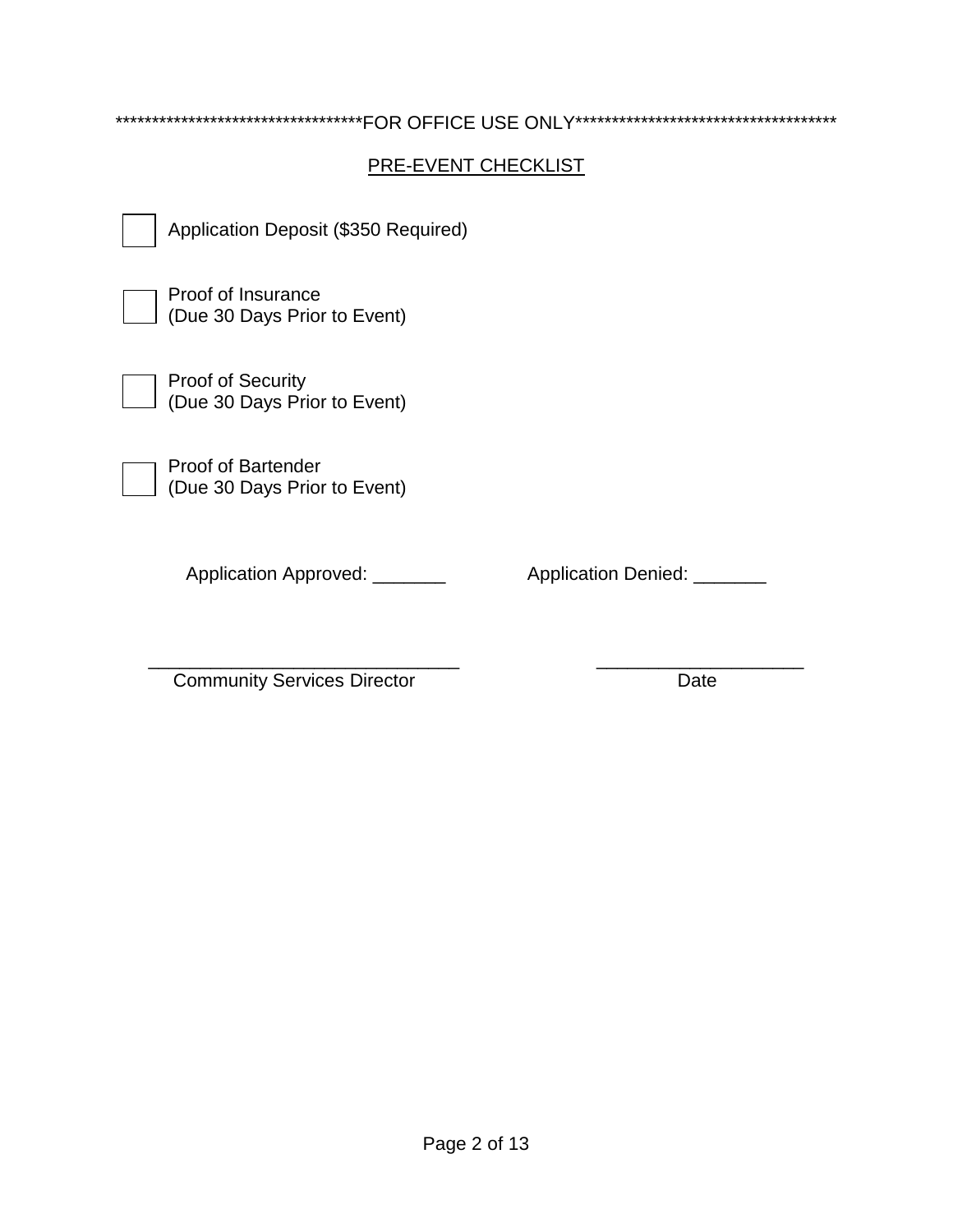

#### **CITY OF SAN GABRIEL FACILITY USE AGREEMENT**

#### **GENERAL CONDUCT**

In order for the activities and facilities to be enjoyed by everyone, the following basic rules of good conduct must be observed at all city facilities:

- 1. Specific permission is required to use or occupy any room and/or office.
- 2. All persons or organizations using a facility must abide by all Municipal, State and Federal laws.
- 3. The following are regulated by State and Municipal Codes and will be strictly enforced:
	- Gambling is prohibited.
	- The use or sale of dangerous restricted drugs is prohibited.
- 4. It is unlawful for any person to possess a burning tobacco product, including but not limited to cigars and cigarettes, to chew tobacco, to dispose of lighted or unlighted cigars or cigarettes or cigarette butts, or any other tobacco product waste, in or upon any city park, trail or walking path, picnic area, sports field, playground, swimming pool or recreation center. This prohibition includes all parking lots for, and sidewalks adjacent to, such facilities. SGMC 125.27
- 5. Unruly and disruptive behavior, such as shouting and profanity, is prohibited.
- 6. Illegal possession of a weapon or other dangerous device will result in immediate removal of the possessor from the premises with possible arrest and prosecution.
- 7. Neither pets nor other animals are permitted on the premises with the exception of service animals.
- 8. The Facility Supervisor, who is present to assist you, has the authority to enforce all rules pertaining to the facilities.

**Violation of any rule or regulation may result in the immediate revocation of facility use privileges for an individual or group.**

San Gabriel Community Services Department 250 S. Mission Drive, San Gabriel, CA 91776 Contact: Matthew Morales-Stevens at 626-308-2875 or mmoralesstevens@sgch.org Hours: Monday – Friday, 8:00 am – 5:00 pm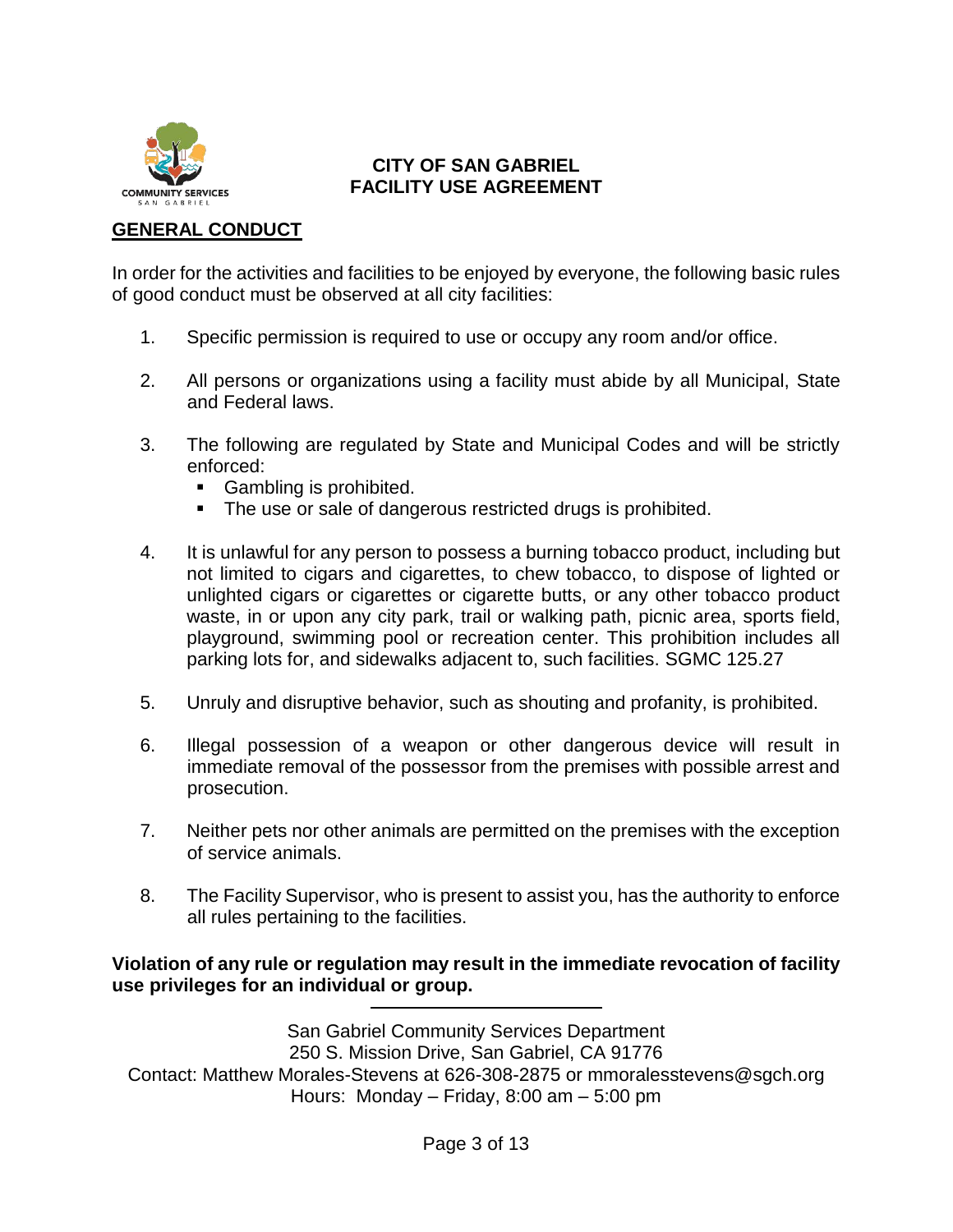#### **CONDITIONS OF USE**

#### **A. RESERVATIONS**

- 1. A facility is not considered reserved until (1) A person who is at least eighteen (18) years of age signs this agreement; (2) Renter delivers to the Community Services Department the Facility Use Agreement, rental fee, deposit, certificate of insurance, written evidence of any required permits and licenses, and any other items deemed necessary by the Community Services Department; and (3) the Community Services Department, in its sole discretion, approves such rental in writing.
- 2. Alcoholic beverages are permitted to be served in the facility. If alcohol is served, a person who is at least twenty-one (21) years of age must sign this agreement.
- 3. If the Renter will not be accessible to facility staff during event, Renter shall provide the Community Services Department Supervisor or his/her designee with a single contact who is to serve as the representative for Renter's activities.
- 4. Renter shall be responsible for securing all required permits and licenses.
- 5. The facility shall be used for the purpose stated in this agreement and no other use will be permitted.
- 6. Security is required to be present at all events at which alcohol is served. At the discretion of the City of San Gabriel, security may also be required for events where alcohol is not served.
- 7. Renter shall not use the City of San Gabriel's name to suggest endorsement or sponsorship of the event without prior written approval of the Recreation Coordinator or his/her designee. Renter's publicity of the event shall clearly and accurately identify the name of the sponsoring organization or individual.
- 8. Renter shall permit any City of San Gabriel officers, employees, or agents to visit the event described in this agreement. The Facility Supervisor, who is present to assist you, also has the authority to ensure that all rules pertaining to the facilities are enforced.
- 9. Under no circumstances shall Renter sublease or allow any other organization or individual to use the facility for the period for which Renter has contracted. Renter is an independent contractor and not the agent or employee of the City of San Gabriel.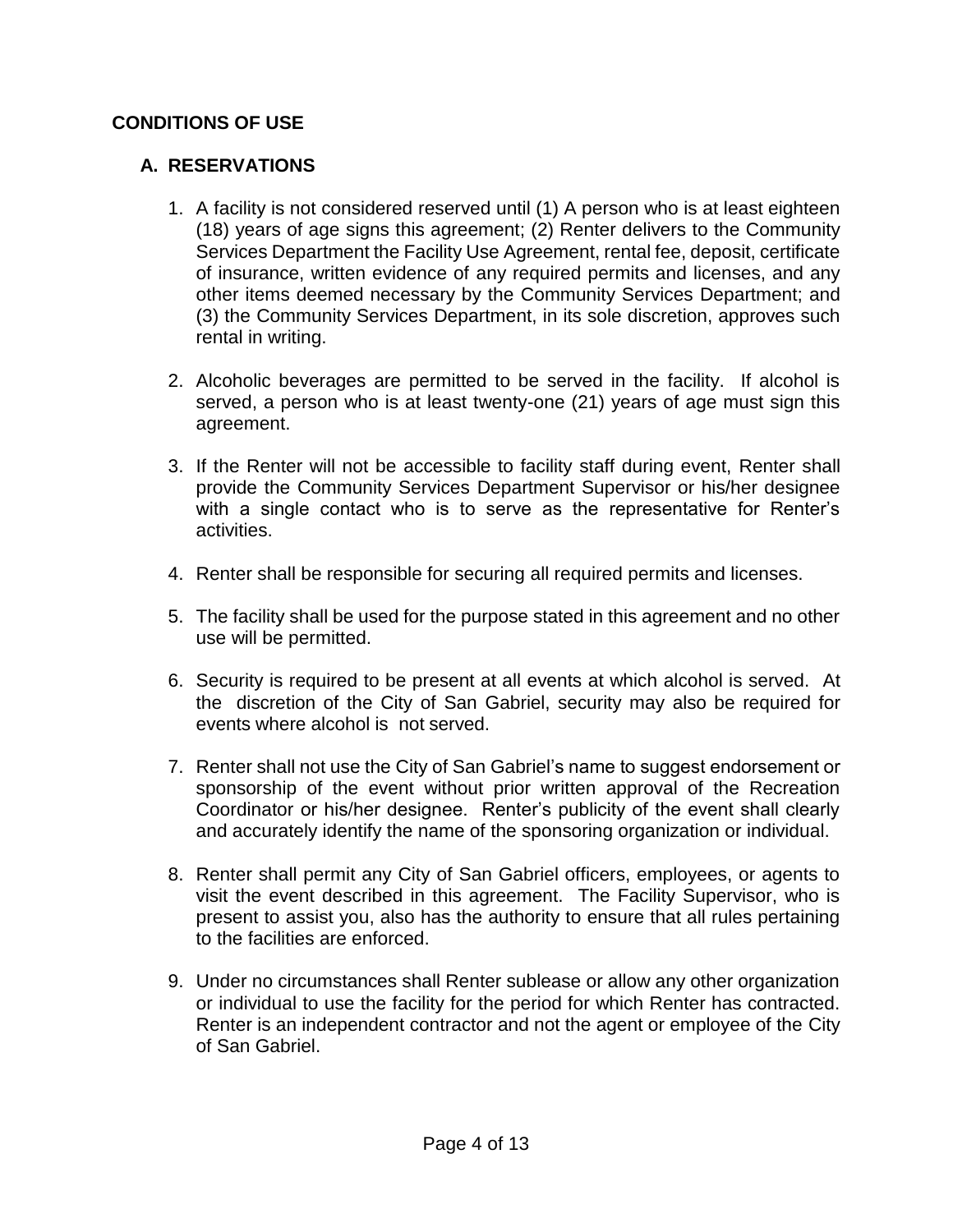- 10.Parking is permitted in the San Gabriel Mission Playhouse parking lot. However, if a Playhouse event is being held at the time of your activity, there will be a charge for parking (\$12 per car).
- 11.The Tent Area may only be used in the event that the Mission Playhouse is not having an event.
- 12.The event including clean up must be completed by 12:00 a.m.
- 13.Music must cease by 10:00 p.m. while using the outside area. Any disturbance caused by the level of sound will result in termination of music. In addition, if the Mission Playhouse is hosting an event or program music may not exceed 90 decibels while using the outside area.
- 14.Theft, damage or items missing from the facilities that are the property of the City of San Gabriel, shall be the responsibility of the Renter. Any such items are subject to replacement at cost, including administrative fees.
- 15.The city and its employees are not responsible for lost, stolen, or items left behind.
- 16.Adult Center Capacity:

| Padillo Room:          | Dining 98 people<br>Assembly 210 people  |
|------------------------|------------------------------------------|
| Grapevine Room:        | Dining 87 people<br>Assembly 187 people  |
| <b>Grapevine Park:</b> | Dining 220 people<br>Assembly 350 people |

# **B. FEES**

- 1. An initial \$350 non-refundable application deposit is due at the time of submitting the application. The initial deposit will be applied towards the required refundable security deposit.
- 2. If the space you requested is not available, the application deposit will be returned to you.
- 3. The Refundable Security/ Cleaning Deposit will be refunded back to you after the event, unless the facility is left damaged and/or excessive cleaning is required. Renter shall be charged for any and all janitorial and/or repair fees incurred.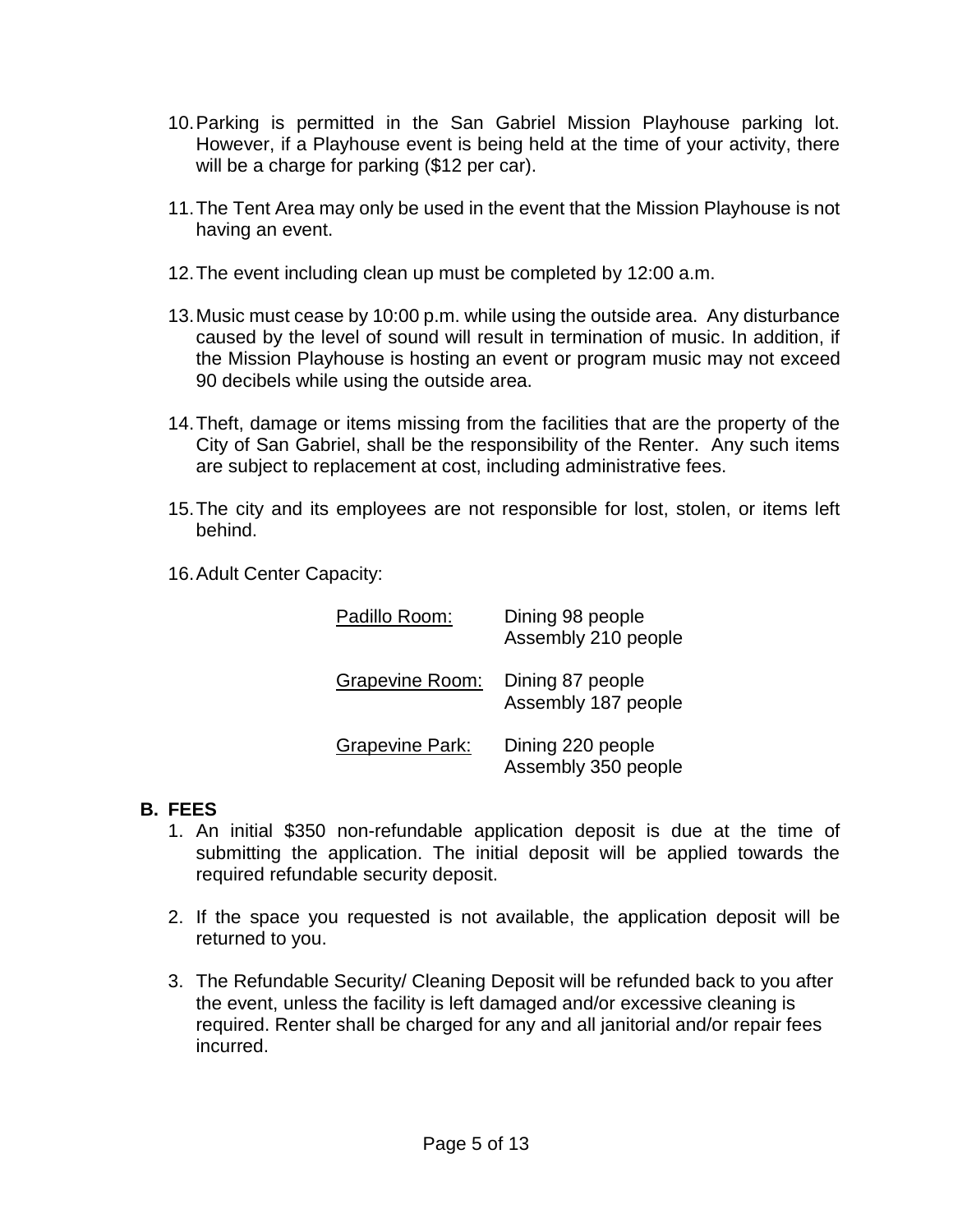- 4. Payments must be made by check, money order or with a credit card. Cash will NOT be accepted. In the case that the reservation is made 30 days prior to the event date all fees are due immediately upon submitting the application.
- 5. All fees are due 30 days prior to the day of the event.
- 6. All fees are subject to change.

# **C. LIABILITY AND INSURANCE**

- 1. All users of the facility shall procure and maintain, at their own expense and for the duration of the event covered, comprehensive general liability and property damage liability insurance, against all claims for injuries against persons or damages to property which may arise from or in connection with the use of the facility by the user, its agents, representatives or employees in the amount of one million dollars (\$1,000,000.00), combined single limit. (If alcohol is to be served, insurance coverage shall include coverage for serving alcohol beverages).
- 2. Insurance can be provided through the City of San Gabriel if insurance cannot be obtained privately.
- 3. All of user's insurance shall:
	- a. Name the City of San Gabriel, its employees, officials, agents, (collectively hereinafter "City and City personnel") as additional or coinsured on an endorsement.
	- b. Contain no special limitations on the scope of protection afforded to City and City personnel.
	- c. Be the primary insurance and any insurance maintained by City or City personnel shall be in excess of the user's insurance and shall not contribute with it.
	- d. Shall be "date of occurrence" rather than "claims made" insurance.
	- e. Shall apply separately to each insured against the limits of the insurer's liability.
	- f. The applicant's policy must include a 30-day written cancellation notice.
- 4. Certificate of Insurance -- The City of San Gabriel requires the following information on all certificates and/or additional insured endorsements:
	- a. Wording must read exactly, with no exceptions accepted: "Additional Insured: City of San Gabriel, its officials, employees, and agents."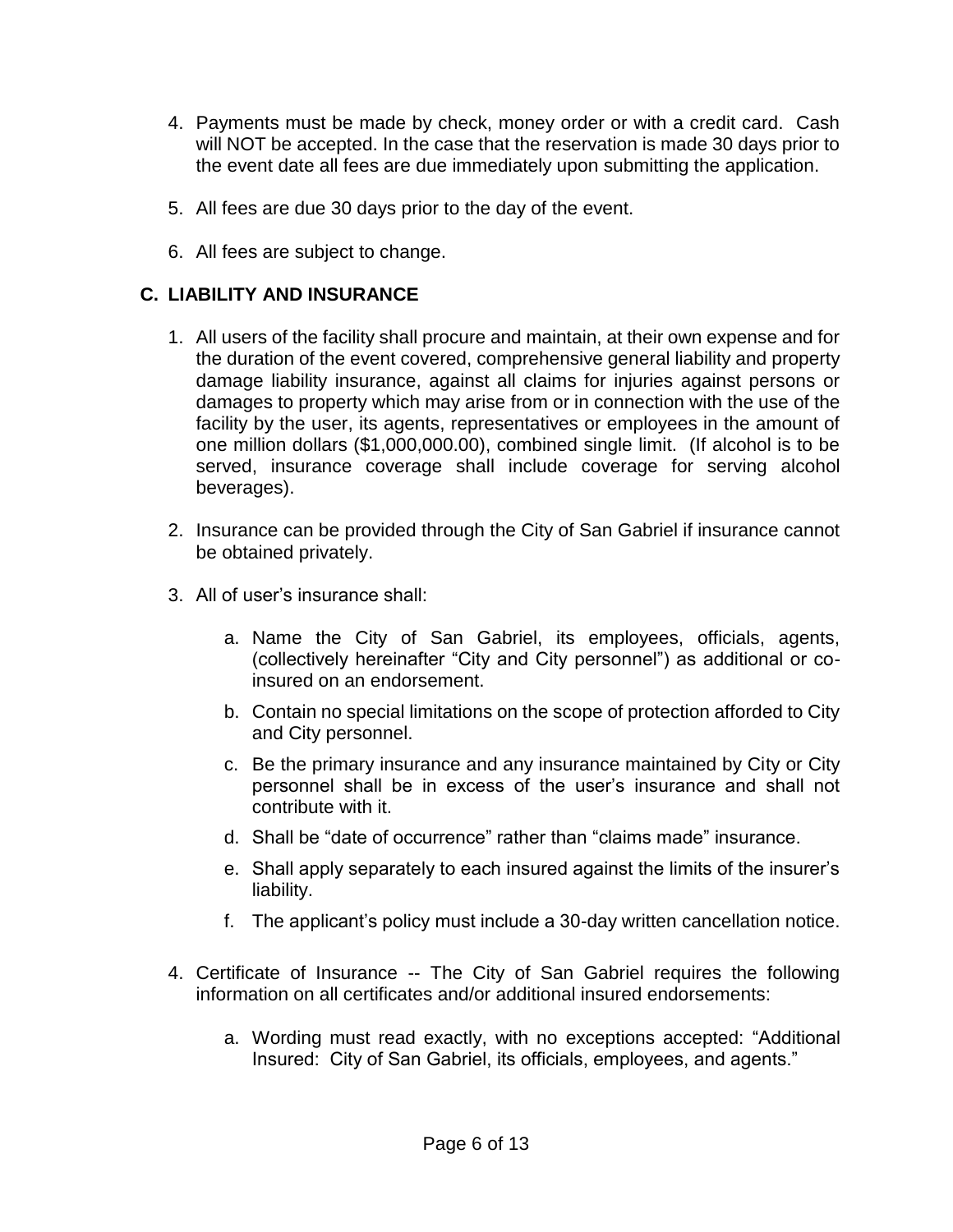- b. Additional insured endorsements must accompany the Certificate of Insurance and indicate policy number, date, name of insurance company and name of "insured".
- c. Certificate must be an original. No copies will be accepted.
- d. The Certificate of Insurance must be filed with the City of San Gabriel not later than the date of final payment or thirty (30) days prior to the event, whichever is earlier. If a certificate is not on file by this date, insurance fees will be added to the final payment.
- 5. Indemnification Clause To the full extent permitted by law, user shall defend, indemnify and hold harmless City, its officials, employees and agents, from any liability, claims, suits, actions, arbitration proceedings, administrative proceedings, regulatory proceedings, losses, expenses or costs of any kind, whether actual, alleged or threatened, actual attorney fees incurred by City, court costs, interest, defense costs including expert witness fees and any other costs or expenses of any kind whatsoever without restriction or limitation incurred in relation to, as a consequence of or arising out of or in any way attributable actually, allegedly or impliedly, in whole or in part to the use of facility by user. All obligations under this provision are to be paid by the user as they are incurred by the City.
- 6. Renter waives any right of recovery against the City of San Gabriel, its officers, employees, and agents for fires, floods, earthquakes, civil disturbances, regulation of any public authority, and other causes beyond the their control. Renter shall not charge results of "acts of God" to the City of San Gabriel, its officers, employees, or agents.
- 7. The insurance requirements set forth above are inapplicable when planned attendance is less than 25 people and the event consists of a meeting utilizing facility tables and chairs only and no alcohol is to be served.

# **D. SECURITY AND ALCOHOL**

- 1. The Use and Service of Alcohol The use of alcohol in the facility is exclusively by written permission in advance and must comply with applicable law and the provisions of this Use Policy. Failure to comply with any regulations will result in immediate revocation of the permission to use alcohol and termination of the event. Additional regulations and specifications may be required in the facility use permit for any event.
	- a. "Alcohol use" refers to any beverage that contains any amount of alcohol.
	- b. All alcohol must be distributed by a server from behind a table or a bar, which must be monitored by the server at all times. The server(s) must be an adult, over the age of 21 who is to be responsible for insuring that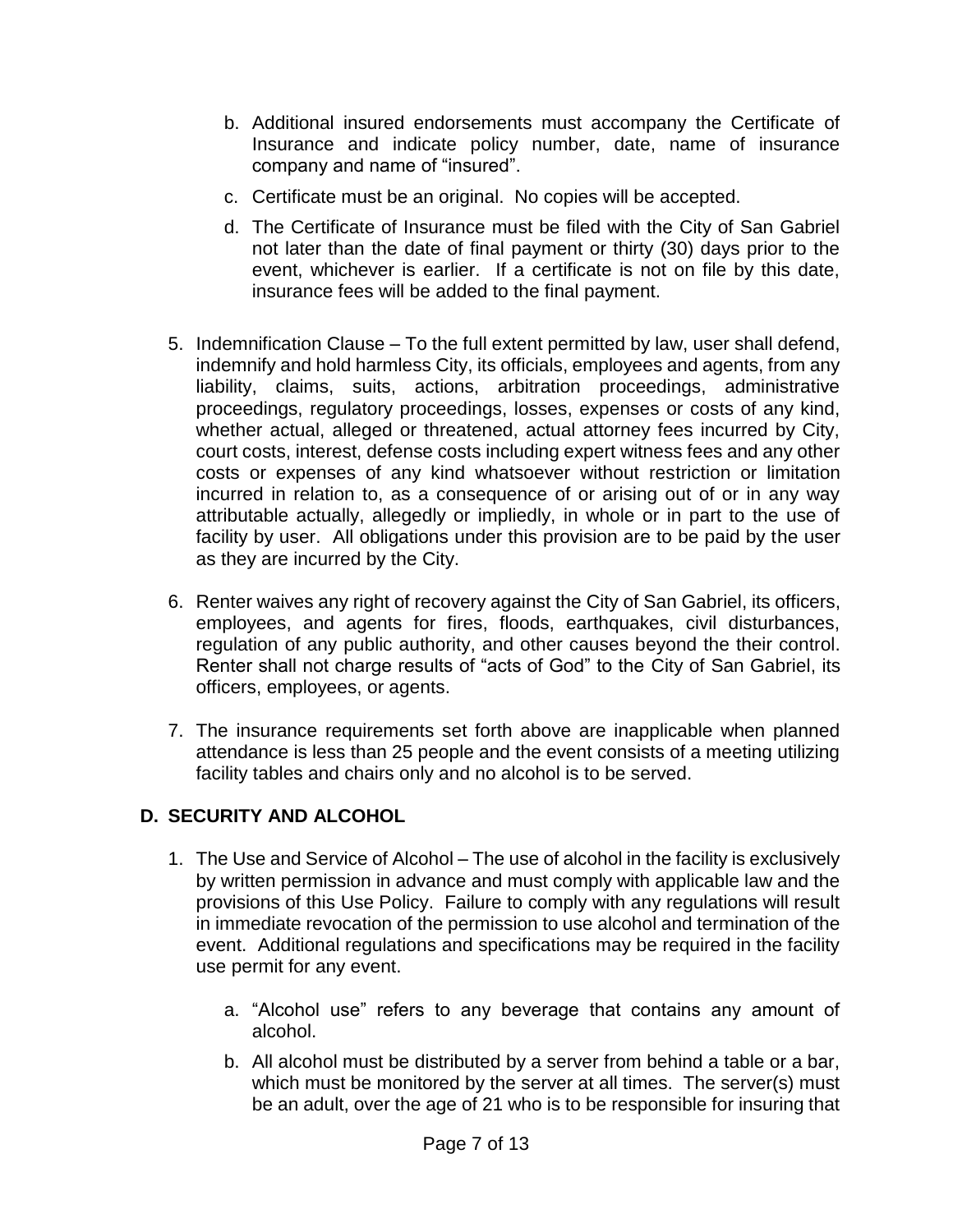no minors are served. The server must also insure that guests are not over-served. The server must be a member of the catering staff or be a hired bartending staff. The server may not consume alcohol while on duty.

- c. All alcoholic beverages must be served. Open alcoholic containers are not allowed to be placed on tables.
- d. The amount of alcohol for an event is limited to:

Two (2) bottles of wine per table

One (1) bottle of champagne per table

Five (5) cases of beer- quantity of 32 or less- One keg of beer may be substituted for the five cases

One (1) spirit per event (A single liquor only)

The user's failure to comply, monitor, and enforce this provision is grounds for terminating of the activity immediately and forfeiture of the refundable deposit and all of the facility fees.

- e. Security is required to be present at all events at which alcohol is served. Renter shall be responsible for procuring and paying for security officers through a private security agency licensed to operate in the City of San Gabriel. Private events that serve alcohol with 100 guests or less are required to have one (1) security guard. Private events serving alcohol with 100 guests or more are required to have two (2) security guards. Event may be required to have additional security, as determined by the Recreation Coordinator. Security guards are required for the event time, not for set-up and clean-up.
- f. Proof of security must be filed with the City of San Gabriel no later than the date of final payment or thirty (30) days prior to the event.
- g. Alcohol shall not be served to minors under the age of 21. The user's failure to comply, monitor, and enforce this provision is grounds for terminating the activity immediately and forfeiture of the refundable deposit and all of the facility fees.
- h. Injuries caused to any person as a result of alcoholic beverages being served and/or consumed on City premises, including but not limited to the Adult Recreation Center/Grapevine Arbor Park, shall be the sole responsibility of the organization, its sponsor or the adult representative, who, as a condition of signing the use permit for the facility agree to indemnify the City for any such injuries.
- i. Permission to serve alcohol shall not be granted for any event where the majority (50% plus one) of guests in attendance will be under the age of 21.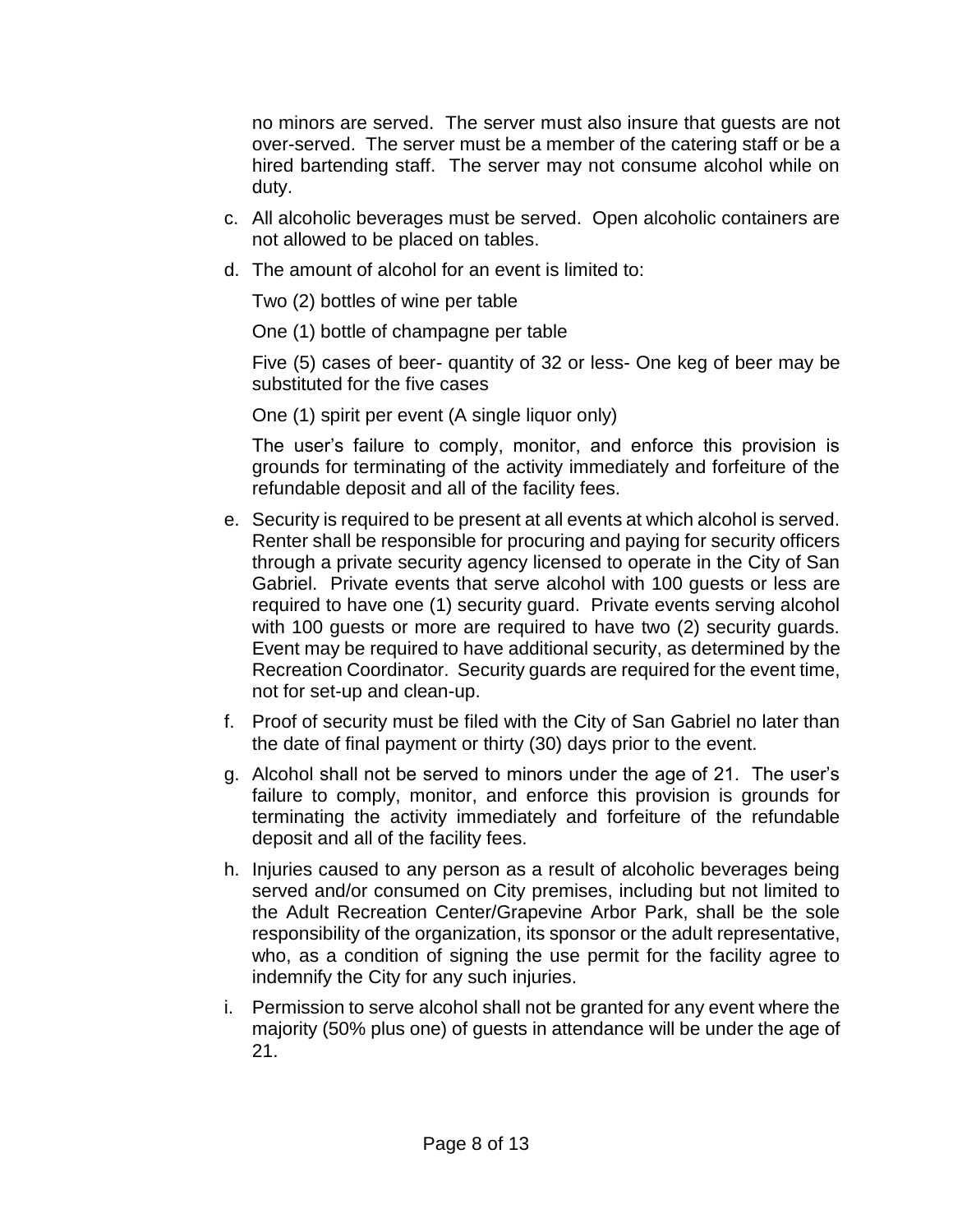- j. Alcohol may neither be served nor sold prior to the scheduled start of the event nor until the approved security officer(s) arrive(s) at the Center unless the requirement for security has been waived all together.
- k. Alcohol may not be served nor consumed outside of the facility or rental area approved for use.
- l. License Requirements (when alcohol is to be sold)
	- i. No sales or requests for donations for alcohol are permitted without a license from the State Alcoholic Beverage Control Board (A.B.C.)
	- ii. A copy of your contract must be furnished to A.B.C. when applying for this license.
	- iii. A copy of the A.B.C. license must be furnished to the Community Services Department a minimum of fourteen (14) working days prior to the event.
	- iv. A copy of the A.B.C. license must be posted in plain public view near the bar, or other location, where the alcohol is being served.
- m. The service of alcohol at any event is limited to a maximum of five consecutive (5) hours and must cease one (1) hour before the conclusion of the event.

# **E. SET UP / CLEAN UP / DECORATIONS**

- 1. Renter, caterers, bands, transportation of rental equipment, and related individuals and activities will only be permitted access to the facility if the renter arranged such access with the Recreation Coordinator. Renter shall be responsible for arranging access during the time requested for entry and exit of the facility.
- 2. All decorations must have the approval of the Facility Supervisor in charge. No decorations may be attached to any painted surfaces.
- 3. Renter shall not prepare or decorate the facility prior to the event start time, unless Renter provides rental fees, deposits, and insurance for the time of the preparation and/or decoration.
- 4. Renter shall not drive or permit to be driven nails, hooks, tacks, screws, tape, poles, stakes or other forms of fasteners into any part of the facility and shall not make or allow to be made any alterations of any kind therein.
- 5. Renter shall be responsible for all clean-up of the facility, including adjacent grounds, at the end of the rental. Renter shall pick up and bag all trash generated by all activity in any way connected with its use of the facility, leaving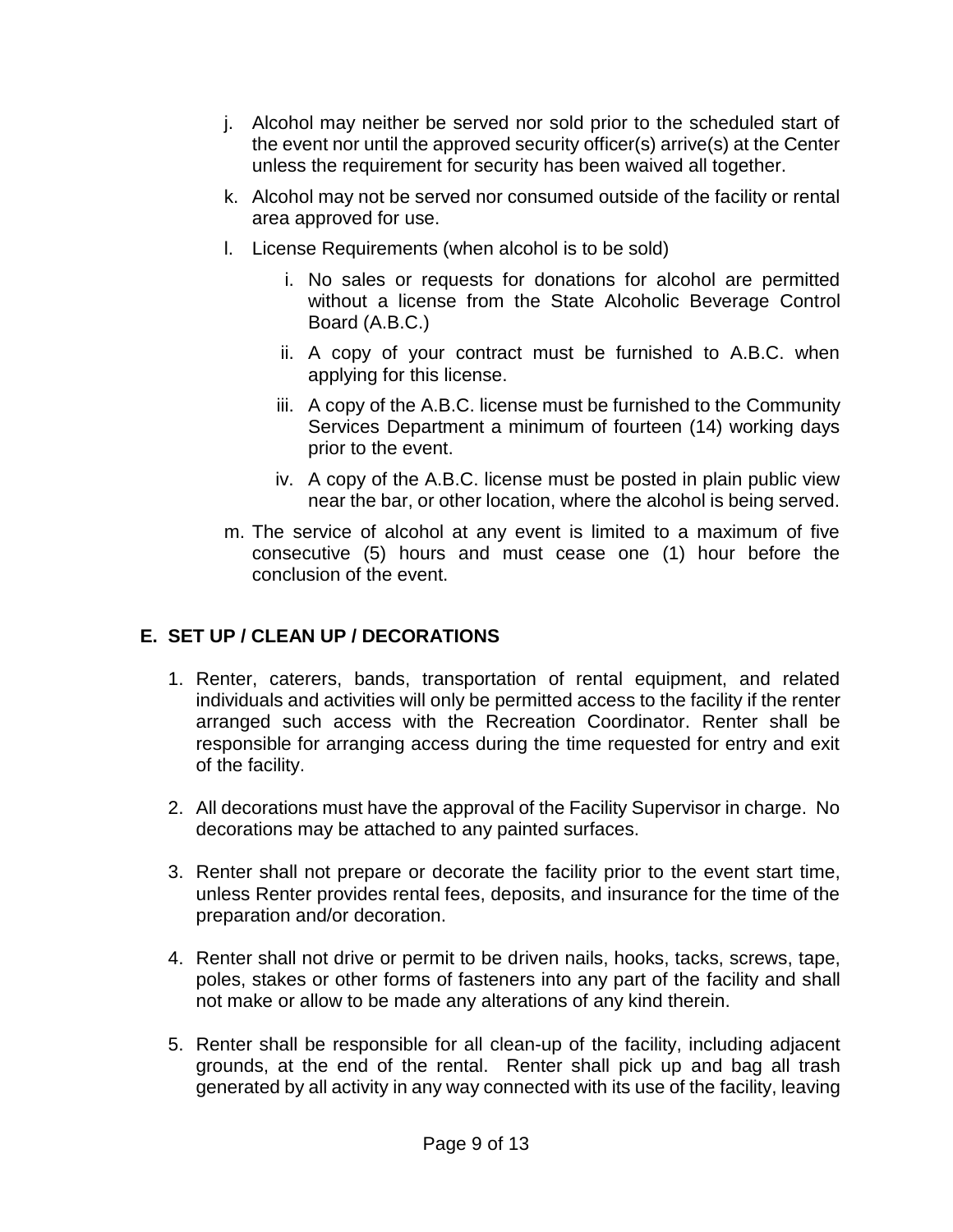the facility clean and free of all trash and litter. Renter shall also leave the facility and its contents in good working condition.

- 6. It shall be the responsibility of the organization/party using the facility to see that it is left in GOOD CONDITION as it was upon rental. The facility, including the kitchen, must be left in order; the floors, outdoor areas and equipment shall be clean and free of debris. Failure to observe this ruling shall be considered sufficient cause to cancel further meetings of the organization/party at this location, with the loss of Security/Cleaning Deposit.
- 7. Renter shall be responsible for any and all damage to the facility and/or its contents during use. In the event damage occurs or excessive cleaning is necessary, Renter shall be charged for any and all janitorial and/or repair fees incurred by the city as a result.
- 8. No lighted candles may be used inside facility. Lights candles are permitted as long as they adhere to the following
	- a. The top of the flame must be at least 1' below the top of the container
- 9. Use of a smoke and/or fog machines are prohibited from the indoor rooms.
- 10.Renter shall not store any equipment or materials at the facility or adjoining property without the prior approval of the Recreation Coordinator or his/her designee.

# **F. EQUIPMENT / ACCESSORIES**

- 1. Renter shall not remove, relocate, or take city property outside of the facility for any reason without the prior approval of the Recreation Coordinator or his/her designee.
- 2. The city does not provide visual systems, spotlights, floodlights, or projectors. Renter, at its own cost, may bring these systems into the facility for their use.
- 3. Renter shall secure the approval of the Community Services Department before using audio/visual systems, public address systems, and live or recorded amplified music. Renter shall not record, televise, or broadcast the event or any portion thereof without prior approval of the Recreation Coordinator or his/her designee.

# **G. ADDITIONAL CITY POLICES AND TERMS OF AGREEMENT**

1. Renter shall comply with all local, state, and federal laws and regulations related to the use of the facility.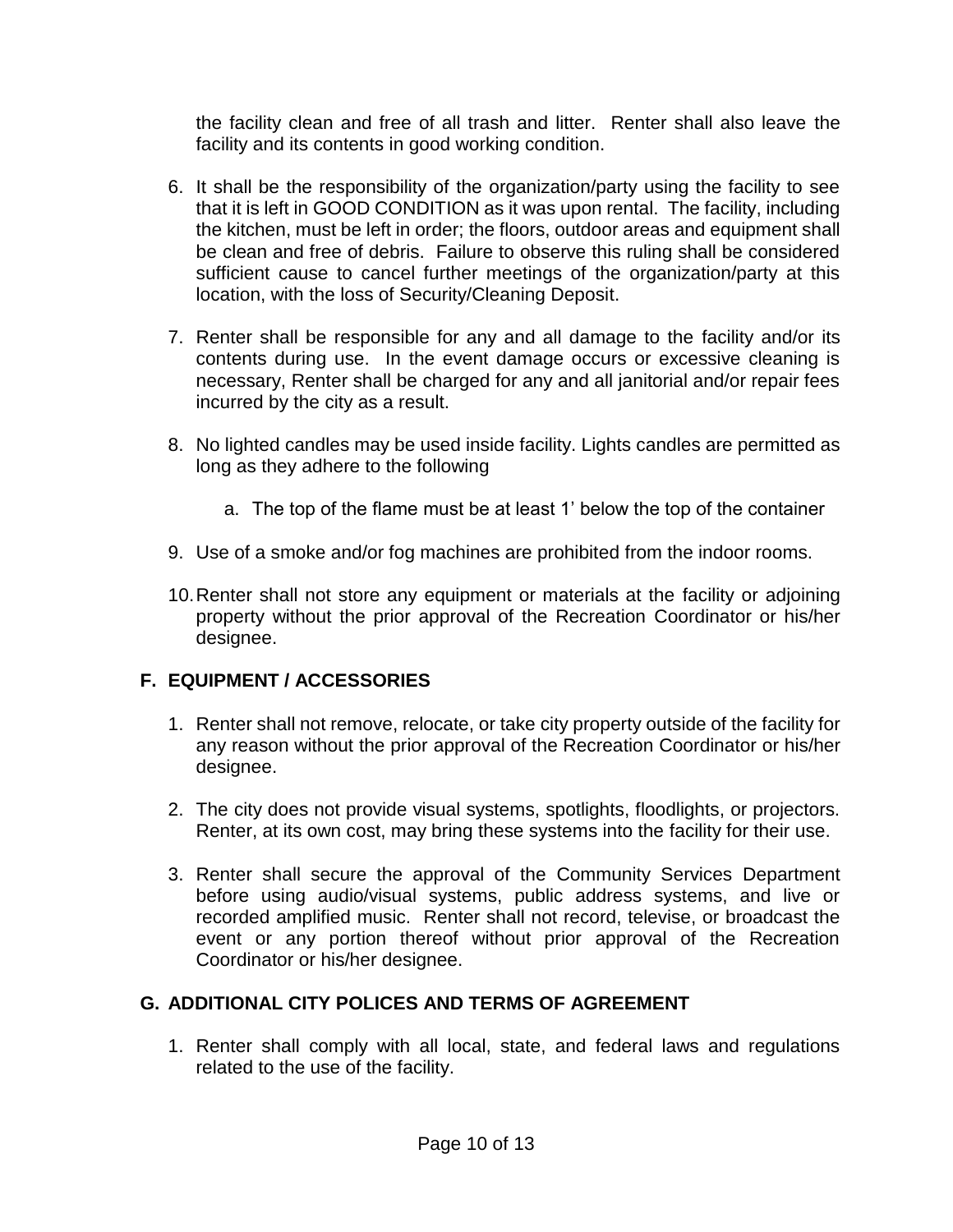- 2. Renter shall not admit a larger number of individuals than can lawfully, safely, and freely move about the facility. Renter shall comply with facility occupancy figures provided on page 5 of this policy.
- 3. Renter shall not drive motorized vehicles on turf or green space or area adjacent to the fountain.
- 4. The use of rice, birdseed, confetti or sparklers is strictly prohibited.
- 5. If Renter violates any part of this agreement or reports false information to the Community Services Department, the Community Services Department may refuse Renter further use of the facility and Renter shall forfeit a portion of or all of the rental fee and/or the deposit.
- 6. The Community Services Department may impose additional requirements as deemed necessary to protect the health, safety, and/or welfare of the community.
- 7. Any person aggrieved by the Community Services Department's decision with respect to this agreement may appeal to the Recreation Coordinator or his/her designee in writing no later than five (5) days after the Community Services Department's decision has been communicated to the aggrieved party.
- 8. If any provision of this agreement is held to be invalid or unenforceable, the remaining provisions shall remain in full force and effect.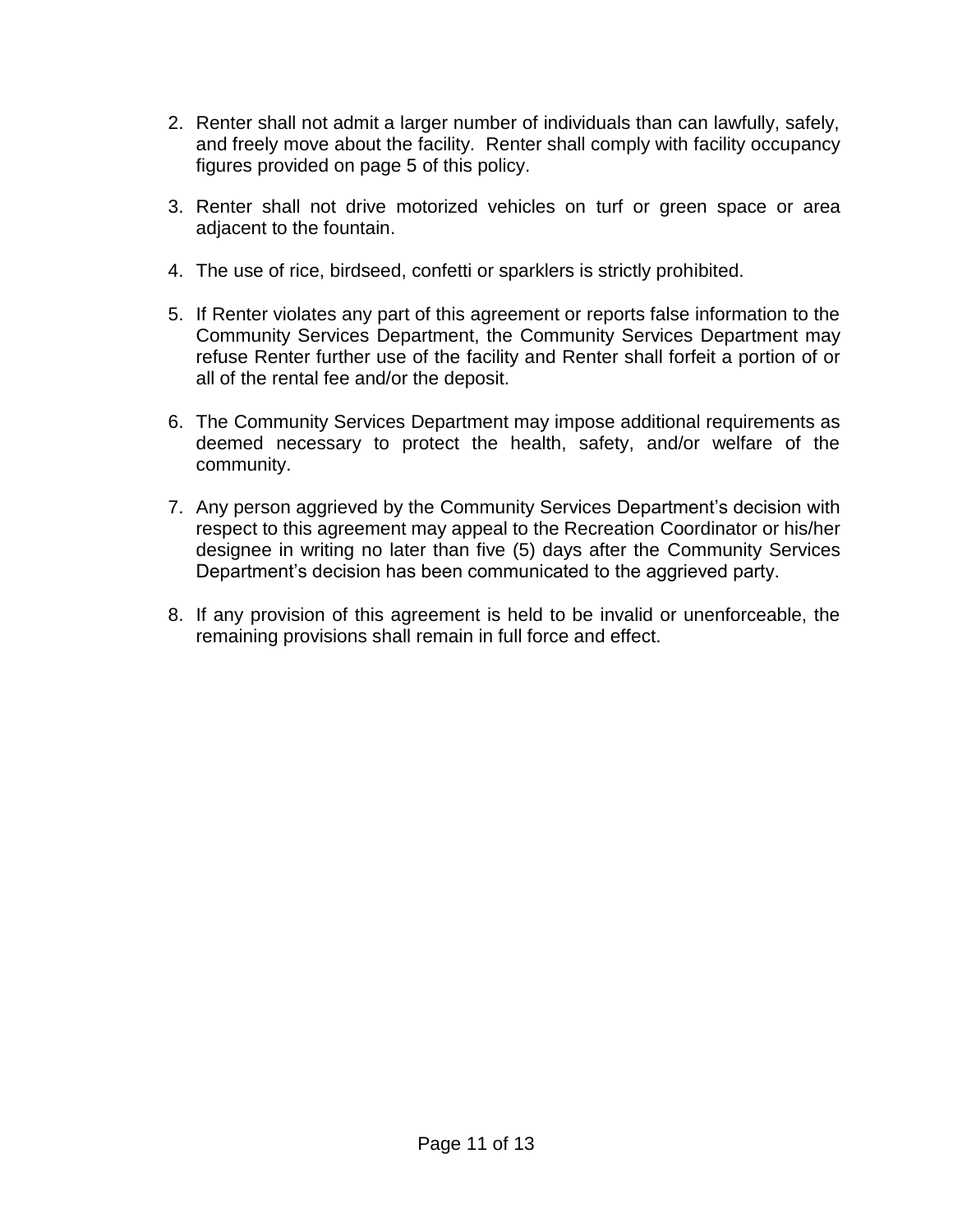

# **Adult Recreation Center and Grapevine Arbor Park Fees**

|                                                              |              | <b>Resident</b> |                           | <b>Non-Resident</b> |
|--------------------------------------------------------------|--------------|-----------------|---------------------------|---------------------|
| Adult Center- All Facilities- Indoor and Outdoor             |              |                 |                           |                     |
| <b>First Five Hours</b>                                      | \$           | 1,500.00        | \$                        | 1,800.00            |
| <b>Addtional Hours</b>                                       | \$           | 275.00          | \$                        | 325.00              |
| Security/Cleaning Deposit                                    | \$           | 350.00          | \$                        | 350.00              |
| Set-up/ Clean-up Fee- Per Hour                               | \$           | 100.00          | \$                        | 100.00              |
|                                                              |              |                 |                           |                     |
| <b>Adult Center- Grapevine Room OR Padillo Room</b>          |              |                 |                           |                     |
| <b>First Five Hours</b>                                      | \$           | 1,000.00        | \$                        | 1,300.00            |
| <b>Addtional Hours</b>                                       | \$           | 225.00          | \$                        | 275.00              |
| Security/Cleaning Deposit                                    | \$           | 350.00          | \$                        | 350.00              |
| Set-up/ Clean-up Fee- Per Hour                               | \$           | 100.00          | \$                        | 100.00              |
|                                                              |              |                 |                           |                     |
| <b>Adult Center- Grapevine Park and Tent Area (Outdoor)</b>  |              |                 |                           |                     |
| <b>First Five Hours</b>                                      | \$           | 1,000.00        | \$                        | 1,300.00            |
| <b>Additional Hours</b>                                      | \$           | 225.00          | $\overline{\mathfrak{s}}$ | 275.00              |
| Security/Cleaning Deposit                                    | \$<br>350.00 |                 | \$                        | 350.00              |
| Set-up/ Clean-up Fee- Per Hour                               | \$           | 100.00          | \$                        | 100.00              |
|                                                              |              |                 |                           |                     |
| <b>Wedding Ceremony Fee- Three Hours of Use</b>              |              | 600.00          | $\mathfrak{L}$            | 600.00              |
|                                                              |              |                 |                           |                     |
| <b>Additional Fees</b>                                       |              |                 |                           |                     |
| Non-Refundable Application Deposit*                          |              | 350.00          | \$                        | 350.00              |
| Kitchen-Flat fee                                             | \$           | 110.00          | \$                        | 110.00              |
| Supervision Fee- Per Hour- Required from Set-up to Clean-up- | \$           | 25.00           | \$                        | 25.00               |
| 2 staff required after 9pm                                   |              |                 |                           |                     |
| <b>Wedding Rehearsal Fee- Per Hour</b>                       | \$           | 100.00          | \$                        | 100.00              |

#### **\*Non-refundable application deposit is due at the time the application is submitted.**

**Fees are subject to change.**